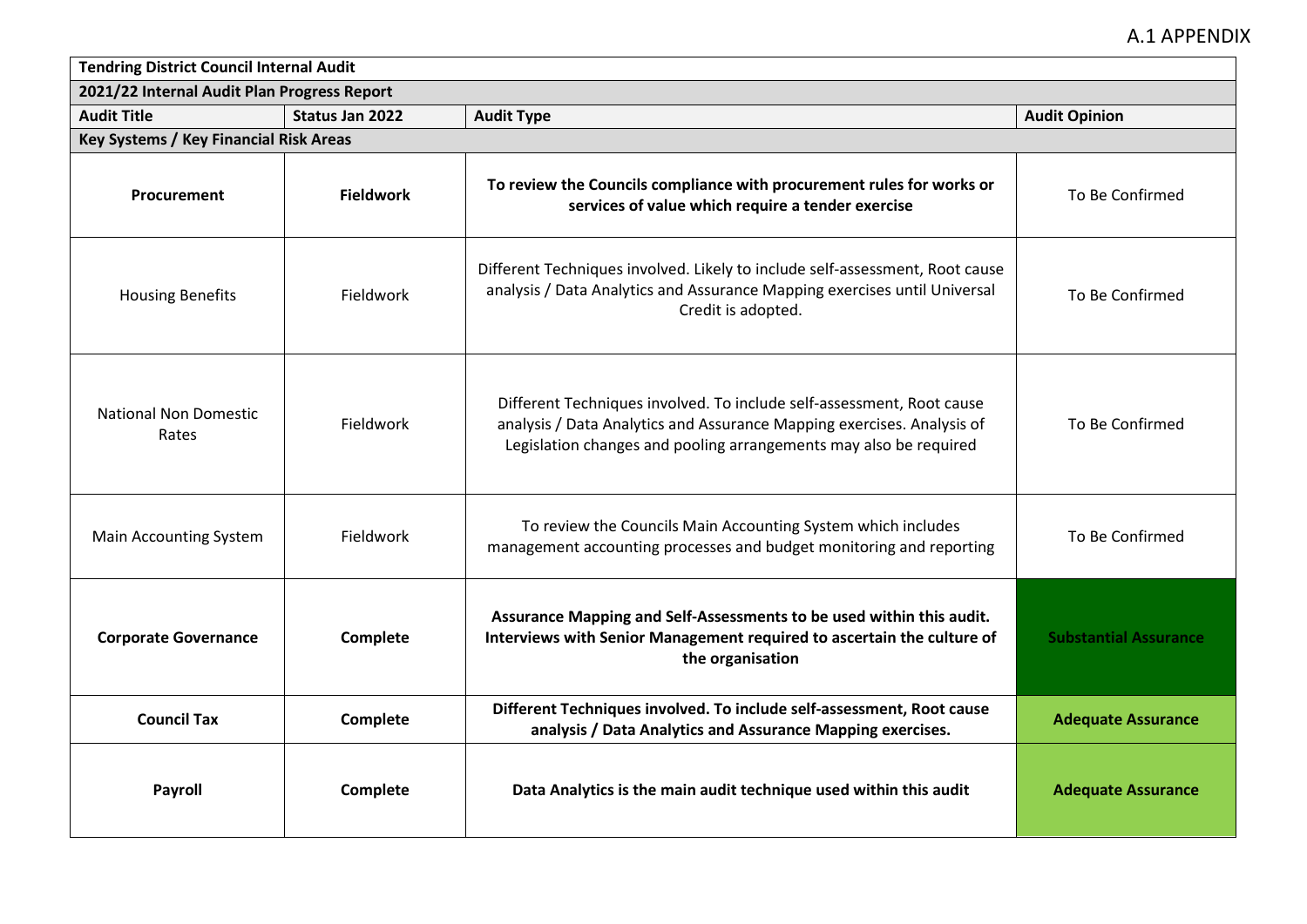| <b>Treasury Management</b> | Complete         | Assurance Mapping, Self-Assessments and Data Analytics are the main<br>techniques used                                                                                                   | <b>Substantial Assurance</b> |
|----------------------------|------------------|------------------------------------------------------------------------------------------------------------------------------------------------------------------------------------------|------------------------------|
| <b>Housing Rents</b>       | Complete         | Root cause analysis / Data Analytics                                                                                                                                                     | <b>Adequate Assurance</b>    |
| <b>Accounts Receivable</b> | <b>Fieldwork</b> | To review the income management processes involved for collecting<br>income within the Accountancy department and service departments                                                    | <b>To Be Confirmed</b>       |
| <b>Banking</b>             | Complete         | To review the internal control environment for the management of the<br>Councils bank accounts. This audit will include an assessment of the<br>management of the Corporate Credit Cards | <b>Substantial Assurance</b> |
| <b>Health and Safety</b>   | <b>Fieldwork</b> | Spot checks on service area's to ascertain compliance with H & S<br>recommendations                                                                                                      | <b>To Be Confirmed</b>       |

| <b>Other Services / Systems</b>                  |                  |                                                                                                                                                                         |                           |
|--------------------------------------------------|------------------|-------------------------------------------------------------------------------------------------------------------------------------------------------------------------|---------------------------|
| <b>Pre and Post Employment</b><br><b>Checks</b>  | Complete         | To review pre and post-employment checks of staff and the different<br>legislative and regulatory requirement for the many different roles within<br>the organisation   | <b>Adequate Assurance</b> |
| <b>Risk Management</b>                           | Complete         | Required annually under PSIAS and Cipfa guidance                                                                                                                        | <b>Adequate Assurance</b> |
| <b>Bereavement Services</b>                      | Complete         | To review the processes and controls in place for the management of the<br>crematorium and cemetery. To advise and consult on the strategic<br>direction of the service | <b>Adequate Assurance</b> |
| <b>Housing Repairs and</b><br><b>Maintenance</b> | <b>Fieldwork</b> | To assess the internal control environment for the reactive maintenance<br>for the in house team and the external contractors undertaking works                         | <b>To Be Confirmed</b>    |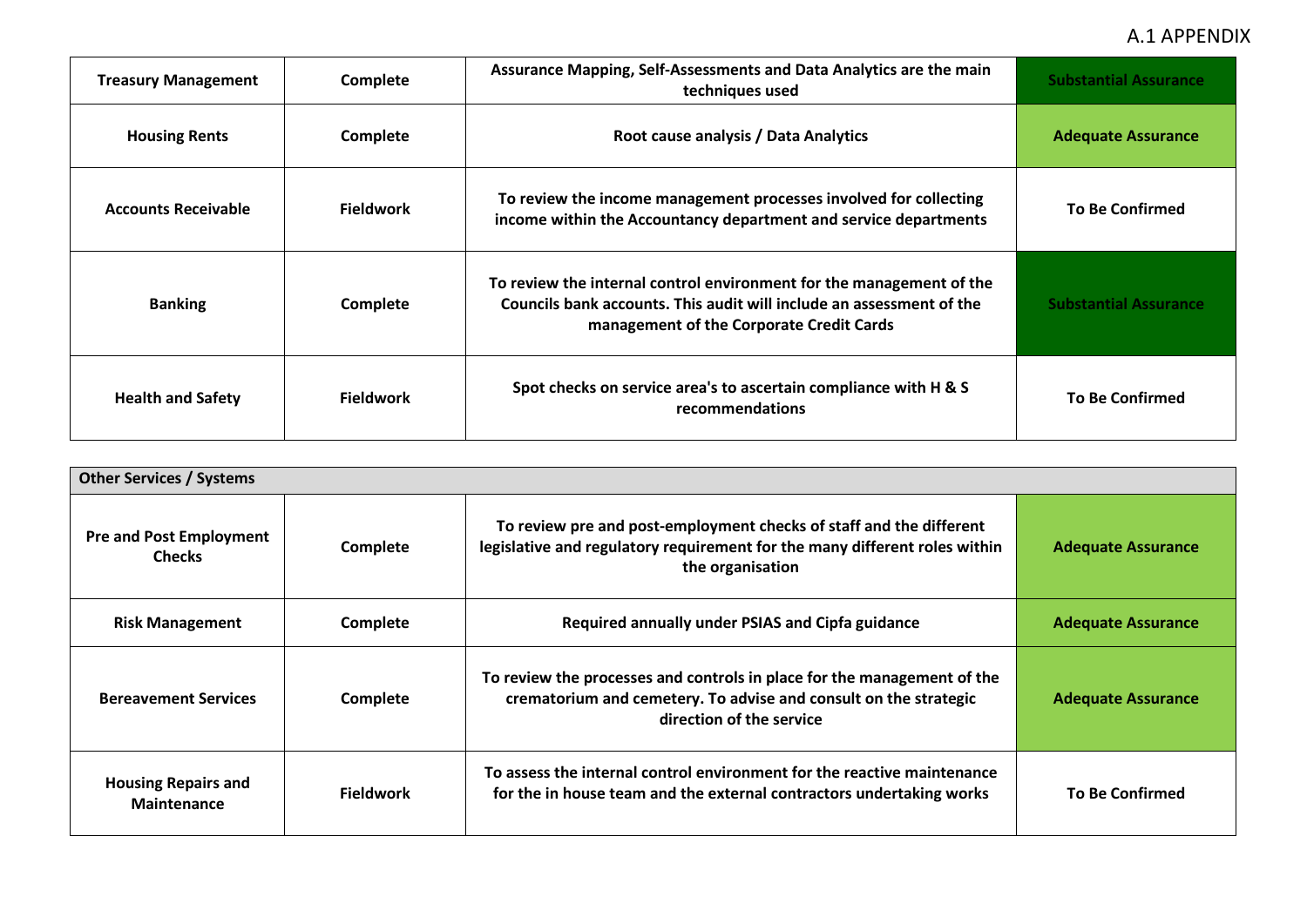| <b>Careline</b>                        | <b>Draft Report</b> | Undertake Internal Audit of Careline Services and assess the internal<br>control environment and capacity to deliver services                                                                                     | <b>To Be Confirmed</b>    |
|----------------------------------------|---------------------|-------------------------------------------------------------------------------------------------------------------------------------------------------------------------------------------------------------------|---------------------------|
| <b>Transformation Programme</b>        | Allocated           | Review of governance arrangements, decision making, cost / benefit analysis<br>and benefit realisation                                                                                                            | Consultancy               |
| Waste Management-<br>Northbourne Depot | Allocated           | Review Waste Management procedures within the Councils Depot                                                                                                                                                      | To Be Confirmed           |
| <b>Planning Development</b>            | Complete            | To review Planning Development processes and ensure that the Council<br>are complying with all relevant legislative and regulatory requirements                                                                   | <b>Adequate Assurance</b> |
| <b>Building Control</b>                | Complete            | To review the effectiveness of the Building Control service and the<br>management of operational services, strategic priorities and income<br>management                                                          | <b>Adequate Assurance</b> |
| <b>Depot Operations</b>                | Allocated           | To review day to day operations of the depot, overall culture in line with<br>corporate responsibilities and follow up on any outstanding security issues<br>for the depot and its associated satellite compounds | To Be Confirmed           |
| Carbon Neutrality                      | Allocated           | To assess the baseline data used by the Council for setting its Carbon<br>Neutrality aims and objectives and review / assess the planning<br>methodology and feasibility of achieving our aspirations             | To Be Confirmed           |
| <b>Strategic Housing</b>               | Allocated           | To review and assess the services progress in delivering key strategic<br>objectives and obligations                                                                                                              | To Be Confirmed           |